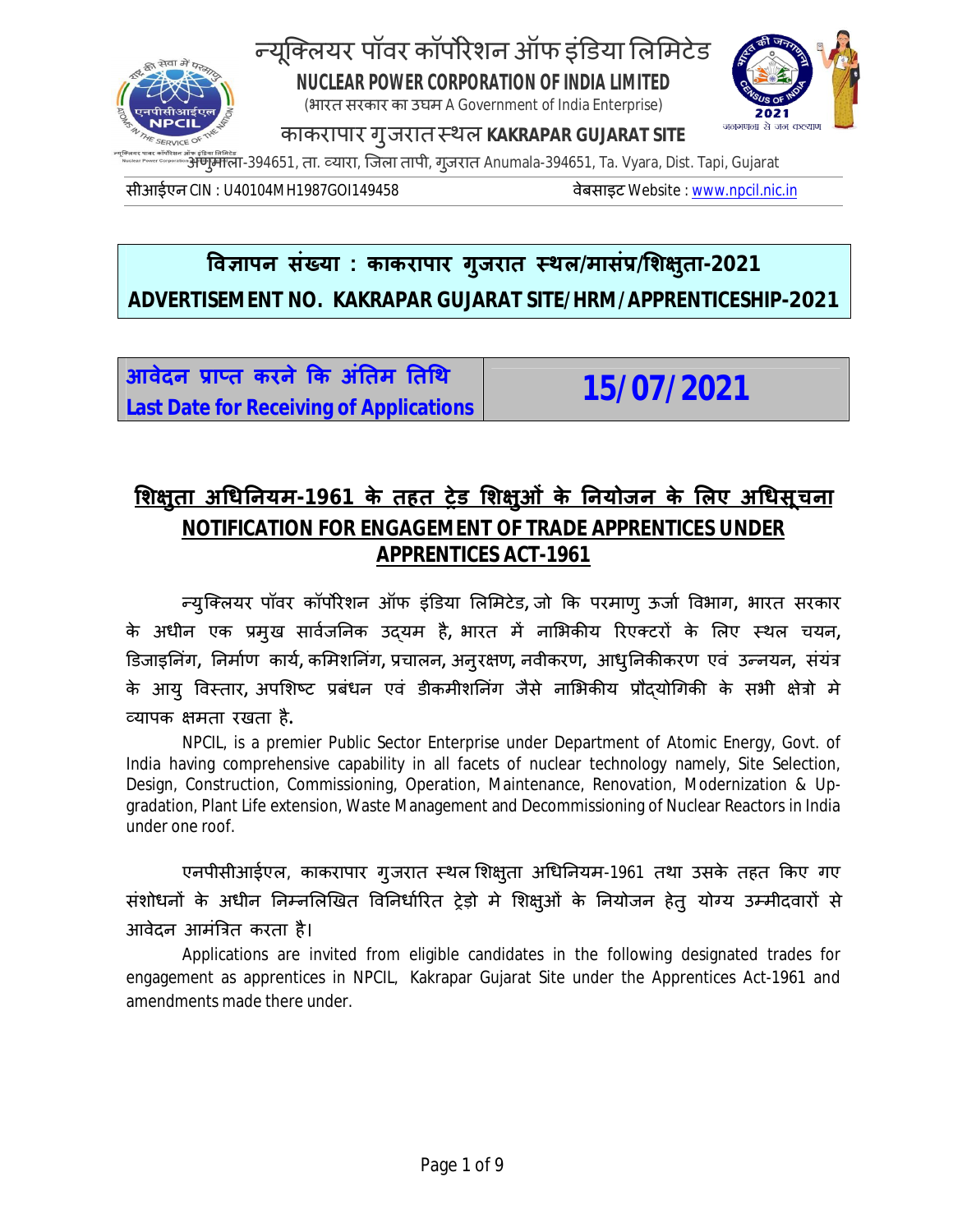## **शै¢ͨणक अहता[ Educational Qualifications:**

| विनिर्धारित ट्रेड          | सीटो की     | प्रशिक्षण अवधि         | अहर्ता                                              |
|----------------------------|-------------|------------------------|-----------------------------------------------------|
| <b>Designated Trades</b>   | संख्या      | Duration of            | Qualification                                       |
|                            | No of Seats | Training               |                                                     |
| इलेक्ट्रिशियन              | 32          |                        | इलेक्ट्रिशयन ट्रेड मे आईटीआई                        |
| Electrician                |             |                        | <b>ITI in Electrician Trade</b>                     |
| फिटर                       | 32          |                        | फिटर ट्रेड मे आईटीआई                                |
| Fitter                     |             |                        | <b>ITI in Fitter Trade</b>                          |
| इन्स्ड्रमेंट मेकेनिक       | 12          |                        | इन्स्ड्रमेंट मेकेनिक ट्रेड मे आईटीआई                |
| <b>Instrument Mechanic</b> |             |                        | ITI in Instrument Mechanic Trade                    |
| इलेक्ट्रोनिक मेकेनिक       | 12          |                        | इलेक्ट्रोनिक मेकेनिक ट्रेड मे आईटीआई                |
| <b>Electronic Mechanic</b> |             |                        | ITI in Electronic Mechanic Trade                    |
| पीएसएए/सीओपीए              | 07          |                        | PSAA/COPA ट्रेड मे आईटीआई                           |
| PSAA/COPA                  |             | एक वर्ष<br>One Year    | ITI in PASAA/COPA Trade                             |
| वेल्डर Welder              | 07          |                        | वेल्डर ट्रेड मे आईटीआई                              |
|                            |             |                        | <b>ITI in Welder Trade</b>                          |
| टर्नर                      | 07          |                        | टर्नर ट्रेड मे आईटीआई                               |
| Turner                     |             |                        | <b>ITI in Turner Trade</b>                          |
| मशीनिस्ट Machinist         | 06          |                        | मशीनिस्ट ट्रेड मे आईटीआई                            |
|                            |             |                        | <b>ITI in Machinist Trade</b>                       |
| रेफ्रिजरेशन & एयर-         |             |                        | रेफ्रिजरेशन & एयर-कंडिशनिंग मेकेनिक                 |
| कंडिशनिंग मेकेनिक          |             |                        |                                                     |
| Refrigeration & Air-       | 06          |                        | ट्रेड में आईटीआई                                    |
| Conditioning               |             |                        | ITI in Refrigeration & Air-Conditioning<br>Mechanic |
| Mechanic                   |             |                        |                                                     |
|                            | 121         |                        | अआUR-51,अपिव(एनसीएल)OBC(NCL)-32,अजाSC-08,           |
| कुल Total                  |             | अजनजातिST-18,आकवEWS-12 |                                                     |

### **योÊयता ELIGIBILITY :**

- 1. **15/07/2021** तक सामान्य श्रेणी के उम्मीदवारों के लिए आवेदक की न्यूनतम आयु 14 वर्ष से कम एवं अधिकतम आयु 24 वर्ष से अधिक नहीं होनी चाहिए। अनुसुचित जाति/अनुसुचित जनजाति के लिए 5 वर्ष तक आयु छुट, अन्य पिछड़ा वर्ग(एनसीएल) के लिए 3 वर्ष तक आयु छुट एवं दिव्यांग अभ्यर्थी के लिए 10 वर्ष तक आयु छुट भारत सरकार के निदेशानुसार दी जाएगी। The Minimum age of the applicant should not be below 14 years and Maximum age limit is 24 years for General Candidates as on **15/07/2021**. Age relaxation upto 5 years for SC/ST, 3 years for OBC(NCL), 10 years for PWD candidate would be given as per the Govt. of India directives.
- 2. पूर्व प्रशिक्षण छोड़ देने वाले शिक्षु उम्मीदवार आवेदन के लिए पात्र नहीं है। The absconded apprentice candidates from previous training are not eligible to apply.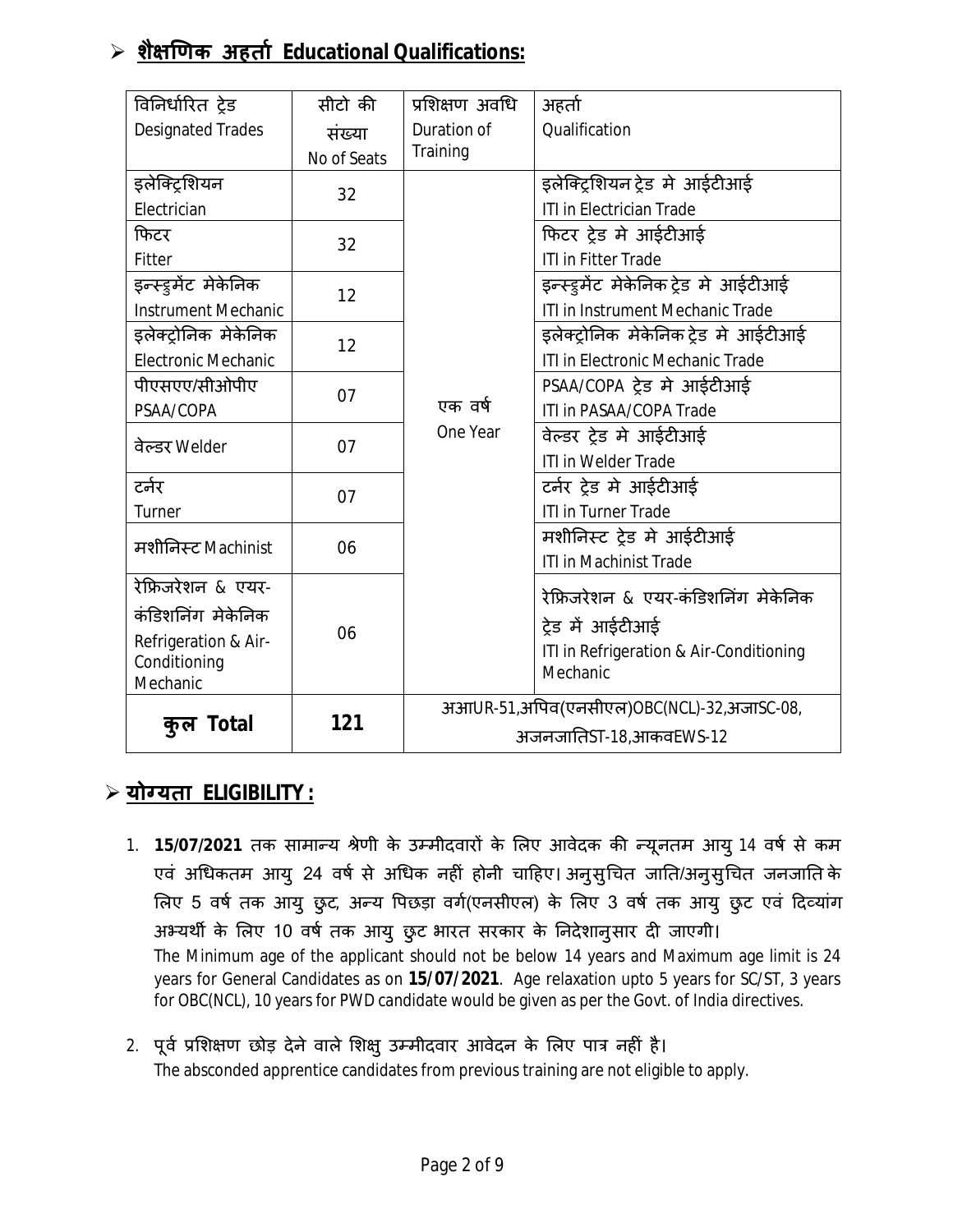3. उपर्युक्त विनिर्धारित अर्हता किसी मान्यताप्राप्त संस्थान से पूर्णकालिक नियमित पाठयक्रम होना चाहिए।

The qualification prescribed above shall be from a recognised institute as full time regular course.

4. उम्मीदवार के पास शिक्ष्ता अधिनियम-1961 के तहत विनिर्धारित वांछित शारीरिक मानदंड (अर्थात ऊंचाई-137 सेमी., वजन-25.4 किग्रा. एवं छाती आकार का विचार किए बिना छाती का फुलना 3.8 सेमीं से कम ना हो) होना चाǑहए।

He/She should possess the required physical standard (i.e. Height-137 Cm, Weight -25.4 kg and Chest expansion should not be less than 3.8 centimetres irrespective of size of chest) as prescribed under the Apprenticeship Rules 1992.

5. उम्मीदवार शिक्षुता अधिनियम-1961/1973 समय-समय पर यथासंशोधित अनुसार पूर्व मे शिक्षुता नहीं किया हुआ होना चाहिए या किसी केंद्रीय/राज्य सरकार अथवा सार्वजनिक क्षेत्र के उपक्रम या किसी अन्य निजी संगठन में शिक्षुता प्रशिक्षण नहीं ले रहा हो।

The candidates should NOT have undergone Apprenticeship earlier or pursuing Apprenticeship Training in any Central/State Government of Public Sector Undertaking or any private organisation as per the Apprentices Act-1961/1973 as amended from time to time.

## **वृि×तका STIPEND:**

शिक्ष्**ता अधिनियम-1961 एवं इस संदर्भ में समय-समय** पर जारी संशोधन के अनुसार शिक्षुओं को वृत्तिका का भुगतान किया जाएगा। वर्तमान में वृत्तिका का दर निम्नानुसार है।

The apprentices will be paid stipend as per the Apprentices Act-1961 and amendments issued in this regard from time to time. At present the rate of stipend will be as under.

| TRADE                                                                                                                             | <b>AMOUNT</b>                                 |  |  |
|-----------------------------------------------------------------------------------------------------------------------------------|-----------------------------------------------|--|--|
| फिटर, टर्नर, मशीनिस्ट, इलेक्ट्रिशियन, इन्स्ड्रमेंट                                                                                | `8,855/- (आठ हजार आठ सौ पचपन पूरे Eight       |  |  |
| मेकेनिक, इलेक्ट्रोनिक मेकेनिक, रेफ्रिजरेशन &                                                                                      | Thousand Eight Hundred and Fifty Five rupees) |  |  |
| एयर-कंडिशनिंग मेकेनिक                                                                                                             |                                               |  |  |
| Fitter, Turner, Machinist, Electrician, Instrument<br>Mechanic, Electronic Mechanic, Refrigeration &<br>Air-Conditioning Mechanic |                                               |  |  |
| पीएसएए/सीओपीए, वेल्डर Programming & Systems                                                                                       | े 7,700/- (सात हजार सात सौ पूरे<br>Seven      |  |  |
| Administration Assistant/Computer Operator and<br>Programming Assistant, Welder                                                   | Thousand and Seven Hundred rupees)            |  |  |

### **आर¢ण RESERVATION :**

शिक्षुओं के नियोजन के लिए अनुसुचित जाति/अनुसुचित जनजाति/अन्य पिछड़ा वर्ग/दिव्यांग/आकव श्रेणी के उम्मीदवारों के लिए प्रयोज्य भारत सरकार के आदेश का पालन किया जाएगा। Government of India orders on reservation for SC/ST/OBC/PWD/EWS as applicable for engagement of Apprentices shall be followed.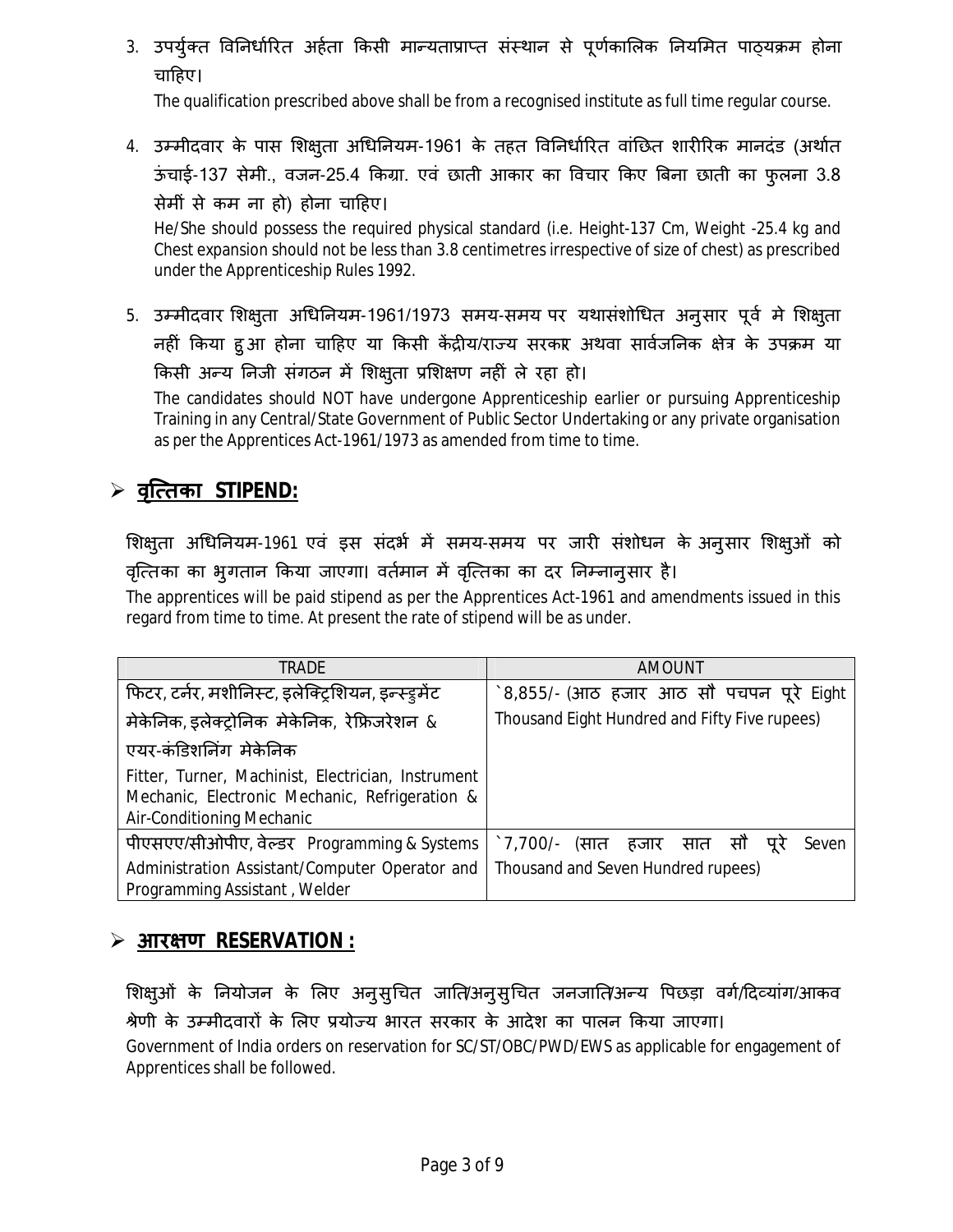### **चयन SELECTION :**

1. उम्मीदवारों को उनके दवारा आईटीआई स्टैंडर्ड/ पाठ्यक्रम में प्राप्तांकों के आधार पर प्रशिक्षण के लिए शॉर्ट लिस्ट किया जाएगा

The candidates will be short listed for training on the basis of marks obtained in their ITI standard/course.

2. चयनित उम्मीदवारों को प्रशिक्षण के लिए रिपोर्ट करते समय जिला पुलिस प्राधिकारी से एक पुलिस सत्यापन प्रमाणपत्र एवं संबंधित संस्थान से चरित्र/आचरण प्रमाणपत्र प्रस्तुत करना होगा। The selected candidate has to produce a Police Verification Certificate from the District Police Authority and a Character/Conduct certificate from the concerned institution at the time of reporting for training.

### **अÛय सामाÛय शतȶ Other General Conditions :**

- 1. शिक्षुता प्रशिक्षण की अवधि केवल <mark>एक वर्ष</mark> की होगी। The period of Apprenticeship Training will be for **One Year** only.
- 2. चयनित शिक्षुओं को किसी भी प्रकार का परिवहन/होस्टेल सुविधा या अन्य किसी प्रकार का आवासीय घर इत्यादि उपलब्ध नहीं कराया जाएगा। No transport/hostel facility or any other form of residential accommodation shall be provided to the selected apprentices.
- 3. चयनित शिक्ष्3ों का नियोजन कॉर्पोरेशन की आवश्यकतान्9शार चिकित्सकीय रूप से फिट घोषित किए जाने पर निर्भर है। ऐसे सभी नियोजन भी कार्पोरेशन के संबंधित नियमो/नीतियो/दिशानिर्देशों पर निर्भर होगे।

Engagement of selected apprentices is subject to his/her being declared medically fit as per the requirement of the Corporation. All such engagement will also be subject to all relevant Rules/policies/guidelines of the Corporation.

4. शिक्षुओं का नियोजन शिक्षुता अधिनियम-1961 के प्रावधानों के अनुसार है अतः यह एनपीसीआईएल के लिए बाध्यकारी नहीं होगा कि वे किसी शिक्षु को उसके शुक्षुता प्रशिक्षण पूरा करने के बाद किसी प्रकार का रोजगार दे और न ही ये शिक्षु के लिए बाध्यकारी होगा कि वे एनपीसीआईएल के तहत किसी रोजगार को स्वीकार करे।

**The engagement of apprentice is as per the provisions of Apprentices Act-1961 and therefore it shall not be obligatory on the part of NPCIL to offer any employment to any apprentice who has completed the period of his apprenticeship training nor shall it be obligatory on the part of the apprentices to accept an employment under NPCIL.**

5. प्रबंधन किसी विशेष ट्रेड अथवा यहाँ तक की शिक्षु की समस्त नियोजन प्रक्रिया को भी बिना कोई कारण बताए चाहे जब भी निरस्त या छंटनी करने का अधिकार सुरक्षित रखता है। Management reserves the right to cancel or alter the no. of seats of particular trade or even the

entire process of engagement of apprentice without assigning any reason what so ever.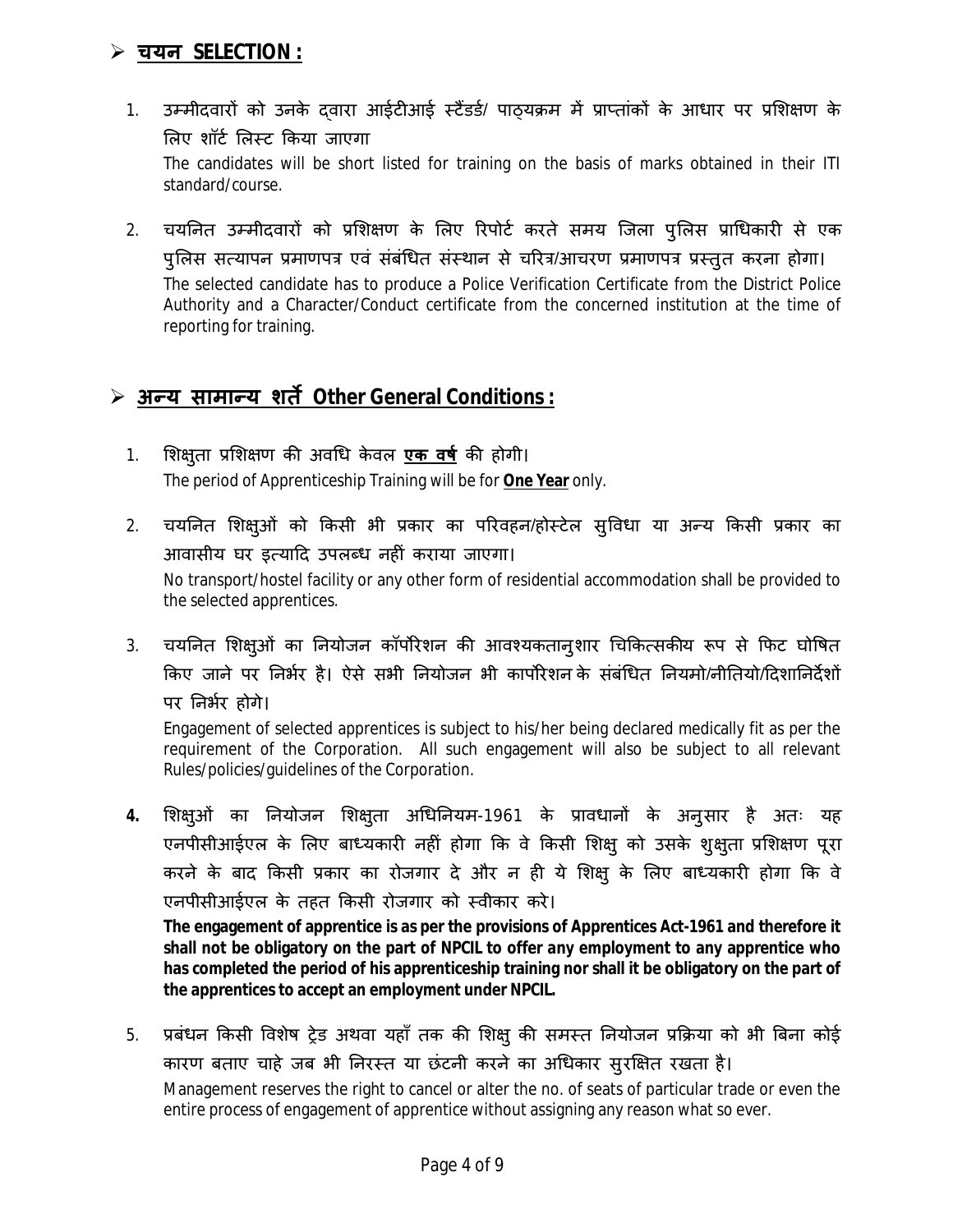6. किसी विनिर्धारित ट्रेड मे शिक्षुता प्रशिक्षण के लिए विनियोजित किए गए व्यक्ति को शिक्षुता अधिनियम-1961 एवं शिक्षुता नियमावली-1992 के प्रावधानों के अनुसार एनपीसीआईएल के साथ शिक्षुता संविदा स्वीकार करना होगा। शिक्षुता प्रशिक्षण की अवधि सामाप्त होने पर शिक्षुता संविदा भी समाप्त हो जाएगी। शिक्षुता की समयपूर्व या विस्तारित संविदा को शिक्षुता अधिनियम-1961 एवं शिक्षुता नियमावली-1992 के प्रावधानों के अनुरूप निपटाया जाएगा।

Any person engaged to undergo apprenticeship training in a designated trade shall enter in to contract of apprenticeship with NPCIL as per the Apprentices Act-1961 and Apprenticeship rules-1992. The contract of apprenticeship shall terminate on the expiry of the period of apprenticeship training. Any premature or extension of contract of apprenticeship shall be dealt as per the provisions of the apprentices Act-1961 and Apprenticeship rules-1992.

7. संयंत्र स्थल के आस-पास के गाँवो के आवेदकों को प्राथमिकता प्रदान की जाएगी। यदि दिए गए सभी ट्रेड आस-पास के गाँवों के आवेदकों दवारा नहीं भरे गए, तब चयन के लिए वरीयता सूची आस-पास के गाँवों के बाहर वाले आवेदकों दवारा विशेष ट्रेड में आइटीआई में प्राप्तांकों के आधार पर तैयार की जाएगी।

Preference will be given to the applicants belonging to neighbouring villages around the Plant Site. In case, all the given trades are not filled/met by the applicants belonging to neighbouring villages, merit list will be prepared based on the marks obtained in that particular trade in ITI for selection from other applicants who do not belong to the neighbouring villages.

8. ट्रेड शिक्ष् के लिए योग्य उम्मीदवार अपने आप को वेब पोर्टल <u>www.apprenticeshipindia.org</u> के माध्यम से RDAT (रिजनल डाइरेक्टरेट फॉर अप्रेंटिसशिप ट्रेनिंग) पर पंजीकृत या एनरोल कर लें एवं उक्त पंजीकरण संख्या अपने आवेदन प्रपत्र पर दर्शाएँ।

The eligible candidates for Trade Apprentice shall register/enroll themselves on RDAT (Regional Directorate for Apprenticeship Training) through web-portal www.apprenticeshipindia.org and the registration number should be mention in the Application form.

## **आवेदन कै से करे How to Apply :**

1. विनिर्धारित योग्यता मानदंडो को पूरा करने वाले उम्मीदवार अनुलग्नक-1 मे संलग्न एवं एनपीसीआईएल की वेबसाईट www.npcil.nic.in/HR Management/Opportunities से आवेदन प्रपत्र को डाउनलोड कर लें। आवेदन करने से पूर्व उम्मीदवार शिक्ष्तुता प्रशिक्षण के लिए अपनी योग्यता सुनिश्चित कर ले।

The candidates meeting the prescribed eligibility criteria may download the application form enclosed as Annexure-1 from the NPCIL website www.npcil.nic.in/HR Management/Opportunities. Before applying the candidate should ensure his/her eligibility for apprentice training.

2. विधिवत भरा हुआ आवेदनप्रपत्र जिस पर विनिर्धारित स्थान पर आपका पासपोर्ट आकार का फोटो चिपका हो, आवेदन प्रपत्र पर दर्शाये सभी समर्थित दस्तावेजों की स्वसत्यापित छायाप्रति के साथ Ǔनàनͧलͨखत पते पर भेज दे।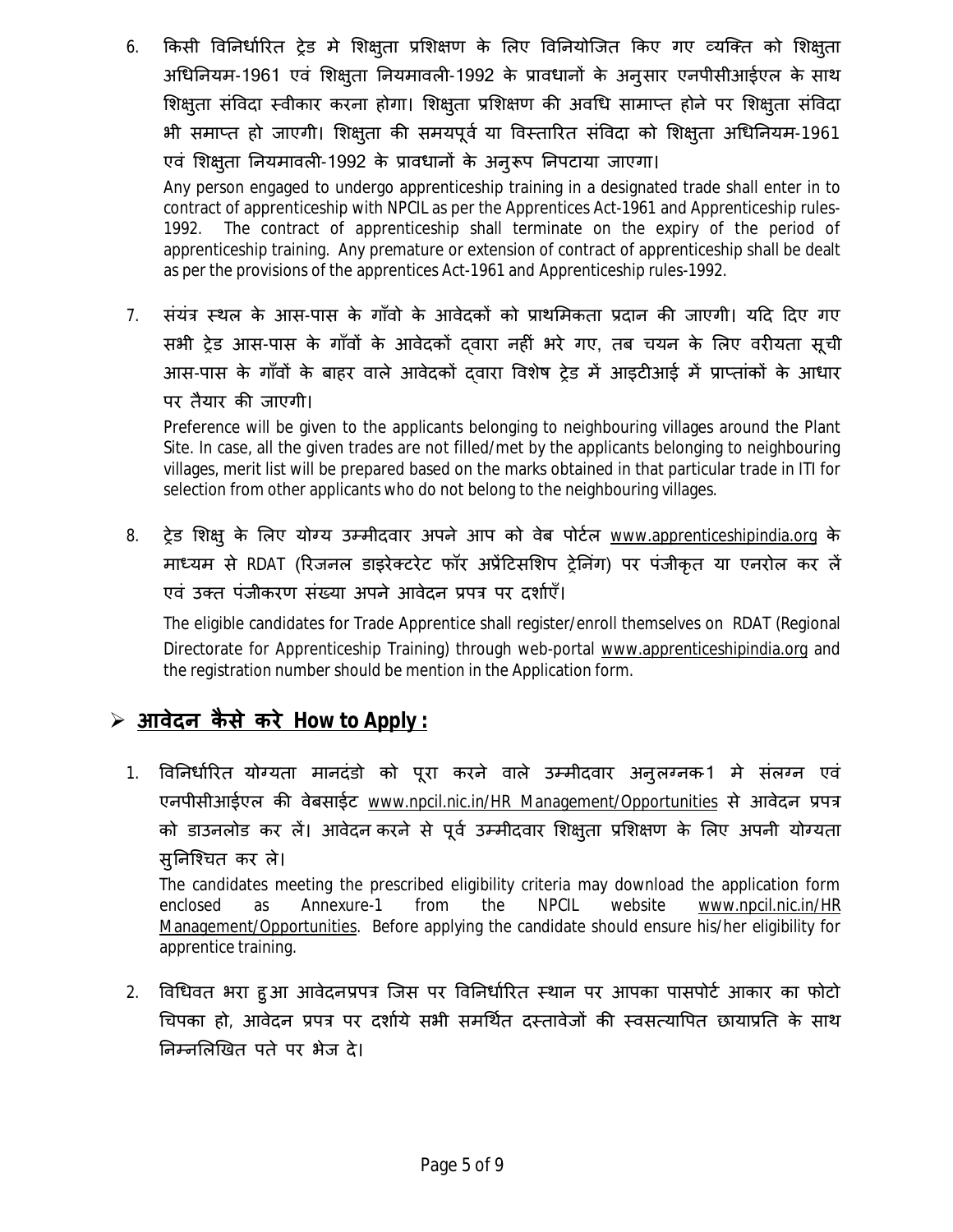The duly filled in application form affixing your passport size photograph on the space provided along with self attested copies of all supported documents mentioned on application form may be sent in the following address.

> **Ĥबंधक(मासंĤ) Manager(HRM) Ûयू िÈलयर पॉवर कॉपȾरेशन ऑफ इंͫडया ͧलͧमटेड NUCLEAR POWER CORPORATION OF INDIA LIMITED काकरापार गुजरात èथलKAKRAPAR GUJARAT SITE अणुमाला-394651, ता. åयारा, िजला तापी, गुजरात Anumala-394651, Ta. Vyara, Dist. Tapi, Gujarat**

- 3. अपूर्ण/त्रुटिपूर्ण आवेदन अथवा बिना समुचित अनुलग्नको युक्त आवेदनो को सरसरी तौर पर बिना किसी सूचना के निरस्त कर दिया जाएगा। Incomplete/erroneous application or applications without proper enclosures will be summarily rejected without any communication.
- 4. आवेदन हम तक अंतिम तिथि अर्थात 15/07/2021 को या उससे पूर्व पहुँच जाने चाहिए। किसी भी कारण से अंतिम तिथि के बाद प्राप्त आवेदनो पर विचार नहीं किया जाएगा।

The applications should reach us on or before the last date i.e **15/07/2021.** Application received after the last date for any reason will not be considered.

#### **"NPCIL strives to have a workforce which reflects gender balance and women candidates are encouraged to apply"**

\*\*\*\*\*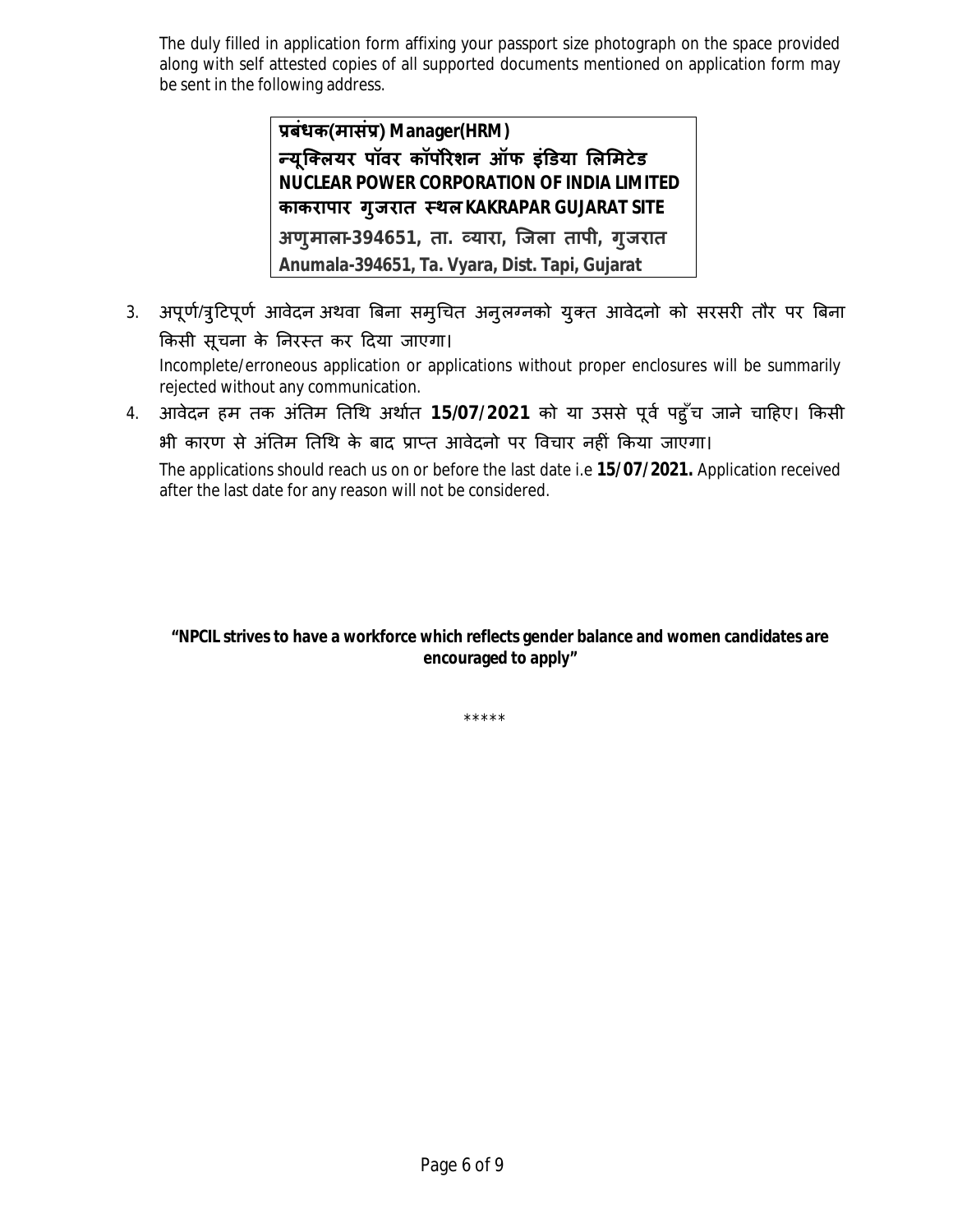2021



## न्यूक्लियर पॉवर कॉरपोरेशन ऑफ इंडिया लिमिटेड NUCLEAR POWER CORPORATION OF INDIA LIMITED (भारत सरकार का उɮयम A Government of India Enterprise) काकरापार गुजरात स्थल Kakrapar Gujarat Site



#### <u>शिक्षुता अधिनियम 1961 के तहत शिक्षुता प्रशिक्षण के लिए आवेदन प्रपत्र</u> APPLICATION FORM FOR APPRENTICESHIP TRAINING UNDER THE APPRENTICES ACT 1961

|     |                                                                                                  |                                                                                                                                                                                         | पासपोर्ट आकार<br>का फोटो<br>चिपकाएं<br>Affix your<br>Passport<br>Size Photo |
|-----|--------------------------------------------------------------------------------------------------|-----------------------------------------------------------------------------------------------------------------------------------------------------------------------------------------|-----------------------------------------------------------------------------|
|     | 1. उम्मीदवार का नाम<br>Name of the Candidate [in Block Letters]                                  |                                                                                                                                                                                         |                                                                             |
| 2.  | पिता/पति का नाम<br>Father's/Husband's Name[in Block Letters]                                     |                                                                                                                                                                                         |                                                                             |
|     | 3. जन्मतिथि Date of Birth [dd/mm/yyyy]                                                           | <u>: _ _ / _ _/_ _ _ _ _</u>                                                                                                                                                            |                                                                             |
|     | 4. राष्ट्रीयता Nationality                                                                       |                                                                                                                                                                                         |                                                                             |
|     | 5. धर्म Religion                                                                                 |                                                                                                                                                                                         |                                                                             |
|     | 6. श्रेणी Category<br>[सामान्यGEN/आकवEWS/अजाSC/अजST/अपिवOBC] :                                   |                                                                                                                                                                                         |                                                                             |
|     | 7. वैवाहिक स्थिति Marital Status                                                                 | : एकल Single/विवाहित Married                                                                                                                                                            |                                                                             |
|     | 8. क्या शारीरिक रुप से दिव्यांग हैं                                                              |                                                                                                                                                                                         |                                                                             |
|     | Whether Physically Handicapped                                                                   | : हाँ Yes/नहीं No (यदि हाँ तो अक्षमता की श्रेणी दर्शाएं<br>ओएच/एचएच/वीएच, अक्षमता की प्रतिशतता If yes please<br>mention Category of Disability OH/HH/VH, Percentage of<br>Disability %) |                                                                             |
|     | 9. आधार सं(अनिवार्य) AADHAR No. (Mandatory)                                                      | _ __ __ __ __ __ __ __ __ __                                                                                                                                                            |                                                                             |
|     | 10. शिक्षु पंजीकरण संख्या(अनिवार्य)                                                              |                                                                                                                                                                                         |                                                                             |
| 11. | <u>अभ्यर्थी का पत्राचार के लिए पूर्ण पता</u><br>Complete Address of candidate for Correspondence | <u>अभ्यर्थी का पूर्ण स्थायी पता</u><br>Complete Permanent Address of candidate                                                                                                          |                                                                             |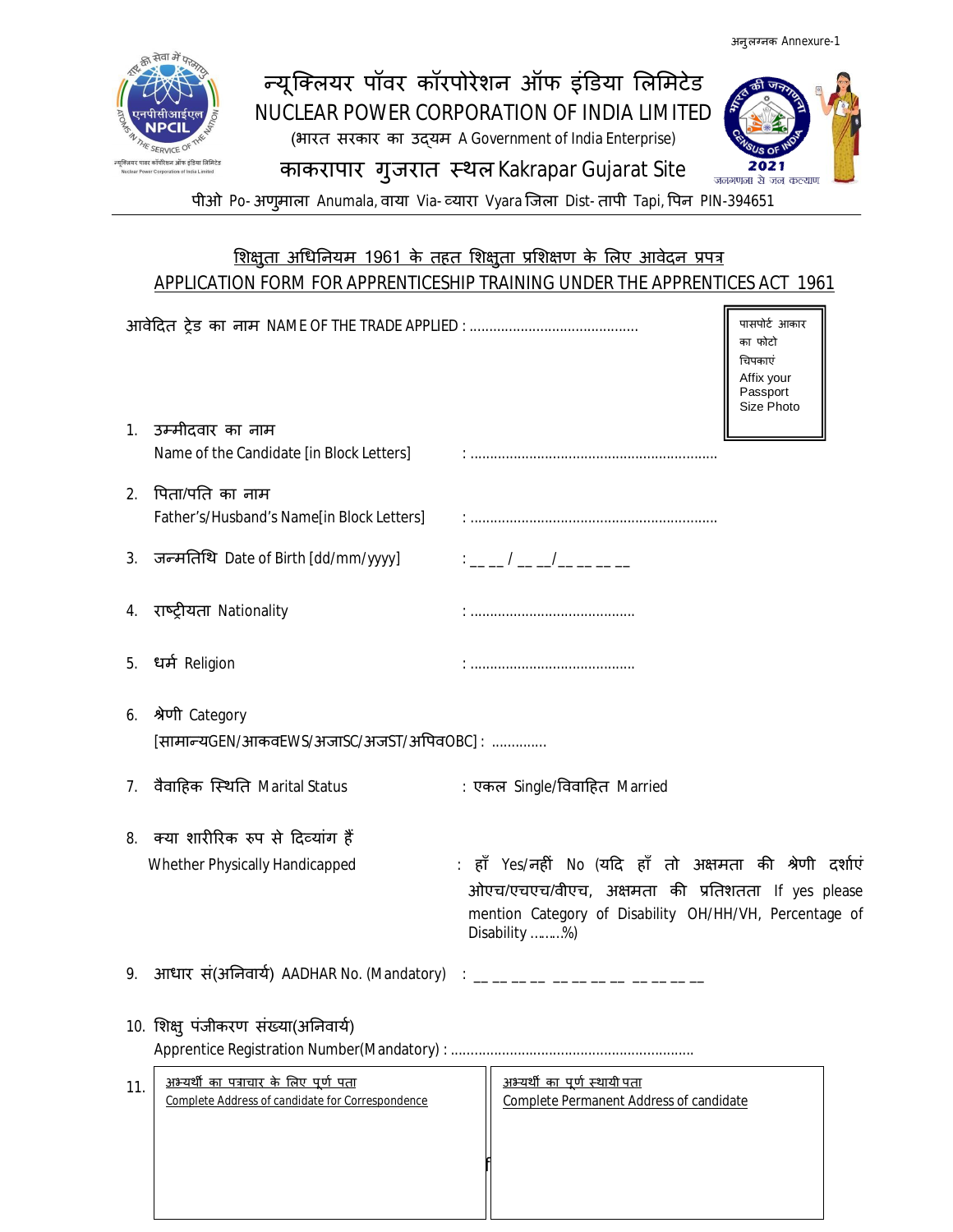| 12. संपर्क मोबाइल सं Contact Mobile No. | <u> 1988 - Jan Lander von Jan Lander</u> |
|-----------------------------------------|------------------------------------------|
|                                         |                                          |

14. ऊंचाई Height : ................ (सेमीं में in Cm), वजन Weight : .................(किग्रा में in KG)

15. शैक्षणिक योग्यता Educational Qualifications (एसएससी/10वीं से लेकर आगे तक और वेल्डर ट्रेड के लिए 8वीं से लेकर आगे तक SSC/10th onwards and 8th onwards for welder trade) :

| उत्तीर्ण परीक्षा | संस्थान/महाविदयालय का | उत्तीर्ण होने | प्राप्तांक               | कुल अंक    | अंको का      |
|------------------|-----------------------|---------------|--------------------------|------------|--------------|
| Examination      | नाम                   | का वर्ष       | Marks                    | Full       | प्रतिशत      |
| Passed           | Name of the           | Year of       | Obtained<br><b>Marks</b> | Percentage |              |
|                  | Institute/College     | Passing       |                          |            | (%) of Marks |
|                  |                       |               |                          |            |              |
|                  |                       |               |                          |            |              |
|                  |                       |               |                          |            |              |
|                  |                       |               |                          |            |              |
|                  |                       |               |                          |            |              |

16. क्या आपने पूर्व में शिक्षुता प्रशिक्षण प्राप्त किया है Whether Apprenticeship Training undertaken earlier : हाँ अथवा ना, यदि हाँ तो कृप्या विवरण दे Yes or No, If Yes please give details.

| क्रम सं  उपक्रम का नाम & पूर्ण पता               | ट्रड  | प्रशिक्षण की अवधि  |
|--------------------------------------------------|-------|--------------------|
| Sr No.   Name of Organization & complete address | Trade | Period of Training |
|                                                  |       |                    |
|                                                  |       |                    |

#### **घोषणा Declaration**

मैं एततदवारा घोषित करता/करती हूँ कि इस आवेदन में दिए गए सभी विवरण मेरी जानकारी एवं विश्वास के अनुसार सत्य, पूर्ण एवं सही हैं। मैं समझता/समझती हूँ कि उपरोक्त दिए गए किसी भी विवरण या सूचना के झूठ या गलत पाए जाने पर मेरी उम्मीदवारी प्रशिक्षण के किसी भी स्तर पर निरस्त कर दी जाएगी।

I do hereby declare that all statements made in this application are true, complete and correct to the best of my knowledge and belief. I understand that in the event of any particulars or information given above being found false or incorrect, my candidature is liable to be rejected at any stage of the Training.

उम्मीदवार के हस्ताक्षर Signature of the Candidate:

नाम Name:

èथान Place:

Ǔतͬथ Date: